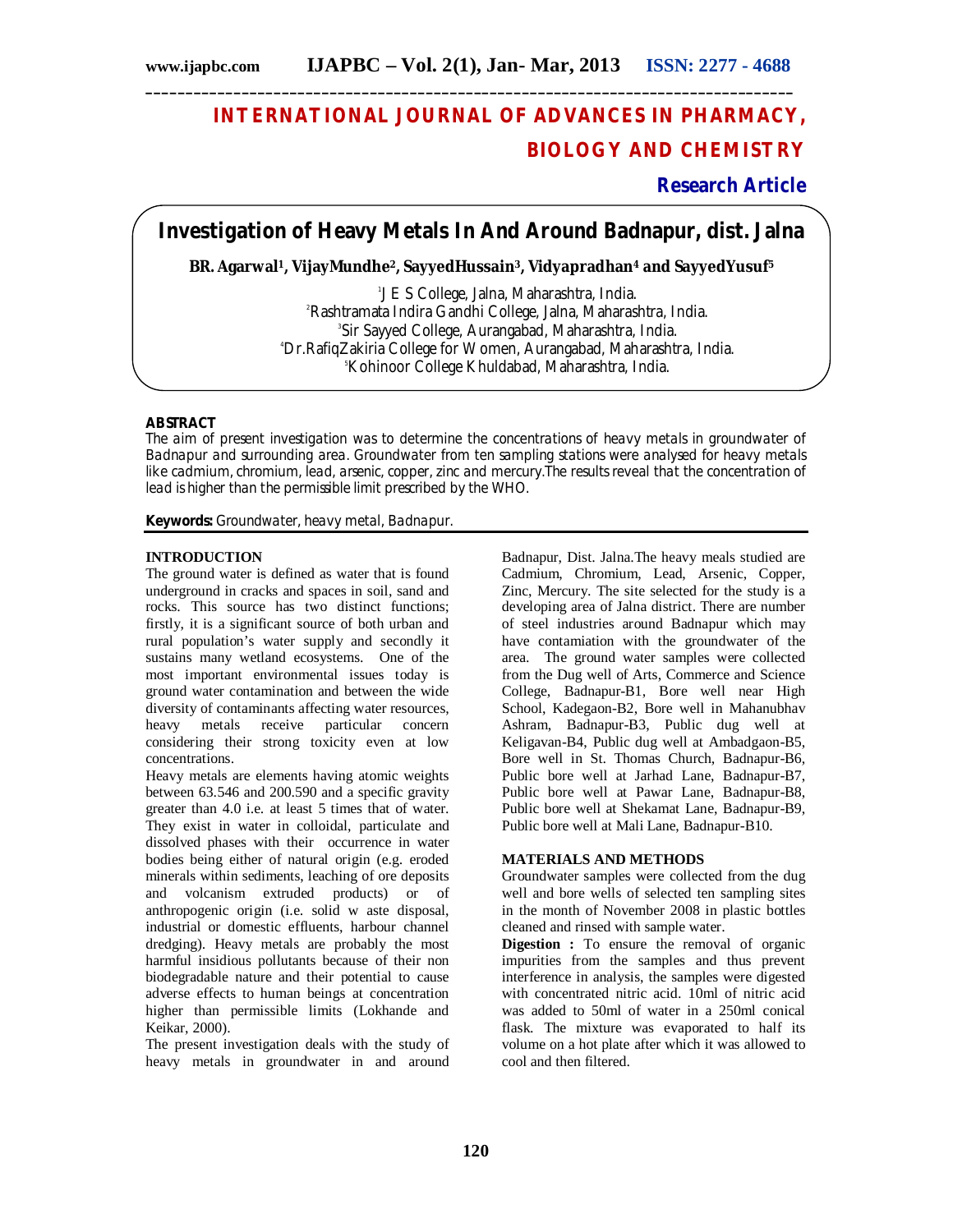| <b>Heavy Metal</b> | <b>B1</b> | B <sub>2</sub> | <b>B3</b> | <b>B4</b> | B5     | <b>B6</b> | B7     | <b>B8</b> | B <sub>9</sub> | <b>B10</b> |
|--------------------|-----------|----------------|-----------|-----------|--------|-----------|--------|-----------|----------------|------------|
| Cd                 | 0.015     | 0.026          | 0.016     | 0.022     | 0.018  | 0.013     | 0.021  | 0.014     | 0.016          | 0.011      |
| $_{\rm Cr}$        | 0.008     | 0.011          | 0.006     | 0.009     | 0.022  | 0.012     | 0.011  | 0.008     | 0.009          | 0.008      |
| Pb                 | 0.020     | 0.050          | 0.070     | 0.025     | 0.080  | 0.022     | 0.026  | 0.030     | 0.020          | 0.022      |
| As                 | 0.0       | 0.002          | 0.003     | 0.006     | 0.001  | 0.002     | 0.0    | 0.003     | 0.005          | 0.005      |
| Cu                 | 0.022     | 0.023          | 0.007     | 0.011     | 0.006  | 0.007     | 0.009  | 0.021     | 0.020          | 0.022      |
| Zn                 | 0.032     | 0.029          | 0.033     | 0.027     | 0.008  | 0.088     | 0.060  | 0.056     | 0.026          | 0.020      |
| Hg                 | $_{0.0}$  | $_{0.0}$       | 0.0       | 0.0003    | 0.0006 | 0.0       | 0.0002 | 0.0001    | 0.0            | 0.0001     |

**Table 1: Heavy metal analysis of groundwater samples of Badnapur in ppm**

**\_\_\_\_\_\_\_\_\_\_\_\_\_\_\_\_\_\_\_\_\_\_\_\_\_\_\_\_\_\_\_\_\_\_\_\_\_\_\_\_\_\_\_\_\_\_\_\_\_\_\_\_\_\_\_\_\_\_\_\_\_\_\_\_\_\_\_\_\_\_\_\_\_\_\_\_\_\_\_\_\_**

**Preparation of standards:** Standard solutions which will be required for the analysis were prepared by dilution of 1000 mgL-1 stock solution obtained from Siso Research Laboratories Pvt. Limited (SRL) using micropipette and glass wear clean by soaking in 10% HNo.3 for 24 h and rinsed gently with deionized water. Use and stored for more than 2 days of standard solutions were prepared with deionized water before.

**Analysis:** The samples were analyzed for heavy metals following Standard Methods (APHA, 2005). The analysis was performed using flameless Atomic Absorption Spectrophotometer (AAS). The quality control was monitored using 10% sample blanks and 10% sample duplicates in each set of sample analysis. The samples were analysed for the presence of Cadmium, Chromium, Lead, Arsenic, Copper, Zinc, Mercury.

#### **RESULTS AND DISCUSSION**

The summary of the results of the study are presented in table 1. Cadmium concentration ranges from 0.011 to 0.026ppm which is lower than the permissible limit of WHO i.e. 0.003ppm. Chromium is present in small quantities in nature. It is maximum present in rocks than in those of silica type. The toxicity of chromium depends on its physico-chemical shape; hexavalent salts are considered the most dangerous. The concentrtaion of chromium ranged between 0.006 to 0.022ppm. The chromium level is well within the range given by the WHO standards. Lead (Pb) is used principally in the manufacturing of lead acid battery and alloys. Lead is generally toxic and it accumulates in kidney and skeleton. Infact, children up to the age of 6 years and pregnant women are most susceptible to its adverse effects. It is seen that all the samples has lead level above the WHO standard of 0.01ppm.The range of arsenic is from 0.0 to 0.006ppm and copper range is from 0.006 to 0.023ppm. The source of copper may be due to the intrusion of industrial and domestic wastes. Corrosion of brass and copper pipes also contributes to copper level in water. Range for zinc is from 0.008 to 0.088ppm Zn is an essential plant and human nutrient and metabolism, yet zinc causes astringent taste and opalescence in water and mercury ranges from 0.0 to 0.0006ppm.

It is below the desirable limit. Mercury is also a toxic metal.

#### **CONCLUSION**

The results of the study reveal that heavy metal concentration in the groundwater sources in the area is high in some locations with respect to lead. . This calls for serious concern, as the levels of contamination needs remediation. To remediate the effects of the polluted water on the health of the inhabitants, the authorities concerned should designate a properly engineered landfill in the area, putting into consideration the groundwater and its flow directions. There is need to also establish functional waste disposal mechanisms in the area with sanitation inspectors recruited with enactment of sanitary bye-laws. More importantly, systematic study of the heavy metals concentrations in groundwater sources in the area should be carried out regularly. This is imperative since the inhabitants in the area depend on groundwater for drinking purposes. Industries in the area should set up effluent treatment plants and should remain effectively operational in order to safe guard the groundwater in the area.

#### **REFERENCES**

- 1. Akhilesh, J; Savita, D & Suman, M. 2009. Some trace elements investigation in groundwater of Bhopal and Sehore District in Madhya Predesh, India. J.Appl. Sci. Environ. Manage., 13(4):47 –50.
- 2. Berti, W.R & Jacobs, L.W.P. 1996. Chemistry and Phytotoxicity of soil trace elements from repeated sewage sludge application. J. Environ Qual. (25) 1025 – 1032.
- 3. Bhavana, A., Shrivastava, V., Tiwari, C.R. and Jain, P., Heavy metal contamination and its potential risk with special reference to Narmada river at Nimar region of M.P. (India). *Res. J. of Chem. & Env*. **13**(4): 23- 27 (2009).
- 4. Lokhande RS, Keikar N (1998). Studies on heavy metals in water of Vasai Creek, Maharashtra. IJEP. 19(9): 664-668.
- 5. Mohammed Asef Iqbal, Gupta Studies SG, *African journal of Basic & Applied Sciences*, 2009, 1 (5-6): 117-122.